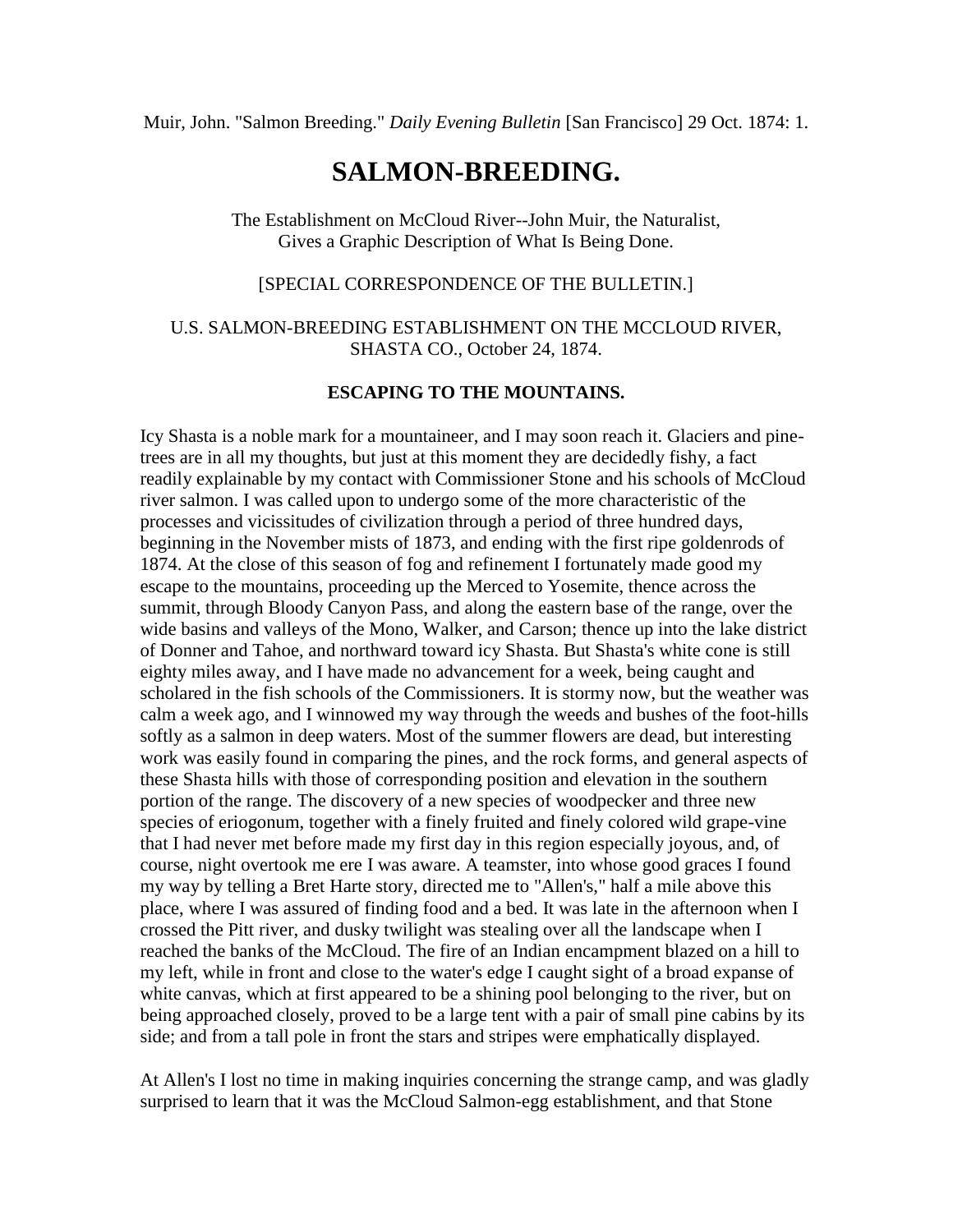himself was present. Hastening back next morning, I was received with genuine kindness by the Commissioner, who at once began to initiate me into the workings of the establishment, and moreover promised to accompany me on my excursion to Mt. Shasta, provided I would wait a few days until he could make the necessary arrangements. Fortunately, the season's work was well nigh completed--the last installment of eggs were being packed for shipment, when he would be entirely free. Livingston Stone has long been known as a scientific cultivator of fishes, and knows how to breed and handle perch, bass, shad, salmon, eels, and hornpouts, as well as Illinois farmers do hogs and cattle.

# **OBJECTS OF THE COMMISSION.**

The objects of the United States Fish Commission, briefly stated, are: First--To prevent the unnecessary destruction of food-fishes; second--To restore wasted waters to their primitive or more than primitive fruitfulness; and, third--To extend the geographical range of the more important food-fishes, such as shad, salmon and trout, by naturalizing them in new waters. When the New England pilgrims began to fish and build, it seemed incredible that any species of destruction could ever be made to tell upon forests and fisheries, apparently so boundless in extent; but neither our "illimitable" forests or ocean, lake or river fisheries are now regarded as inexhaustible.

Uncle Sam seldom manifests any disposition to look very far into the future; nevertheless, Congress has at length been convinced that our stores of trees and fishes may be exhausted, and has therefore commenced the manufacture of laws for their protection or restoration. Some fifteen years ago, individual States began to consider the permanent welfare of their fisheries; but it was not until the year 1872 that Congress began to move in the matter. The appropriation for the wants of the Commission for the present year amounts to \$30,000.

# **OBJECT OF THE M'CLOUD RIVER ESTABLISHMENT.**

The chief object of the establishment at this place is to procure the eggs of the fine large salmon (*salmo quinnat*) for shipment, with a view to the creation of new fisheries and the restoration and improvement of old ones.

# **WORK ACCOMPLISHED.**

One million five hundred thousand eggs were shipped from here in the season of 1873, which was the first season of the present establishment.

In the season of 1874, just ended, 5,752,500 were taken, of which 5,100,000 were hatched, and the following quantities shipped. To

| Bangor, Me.       | 100,000 |
|-------------------|---------|
| Winchester, Mass. | 200,000 |
| Providence, R.I.  | 100,000 |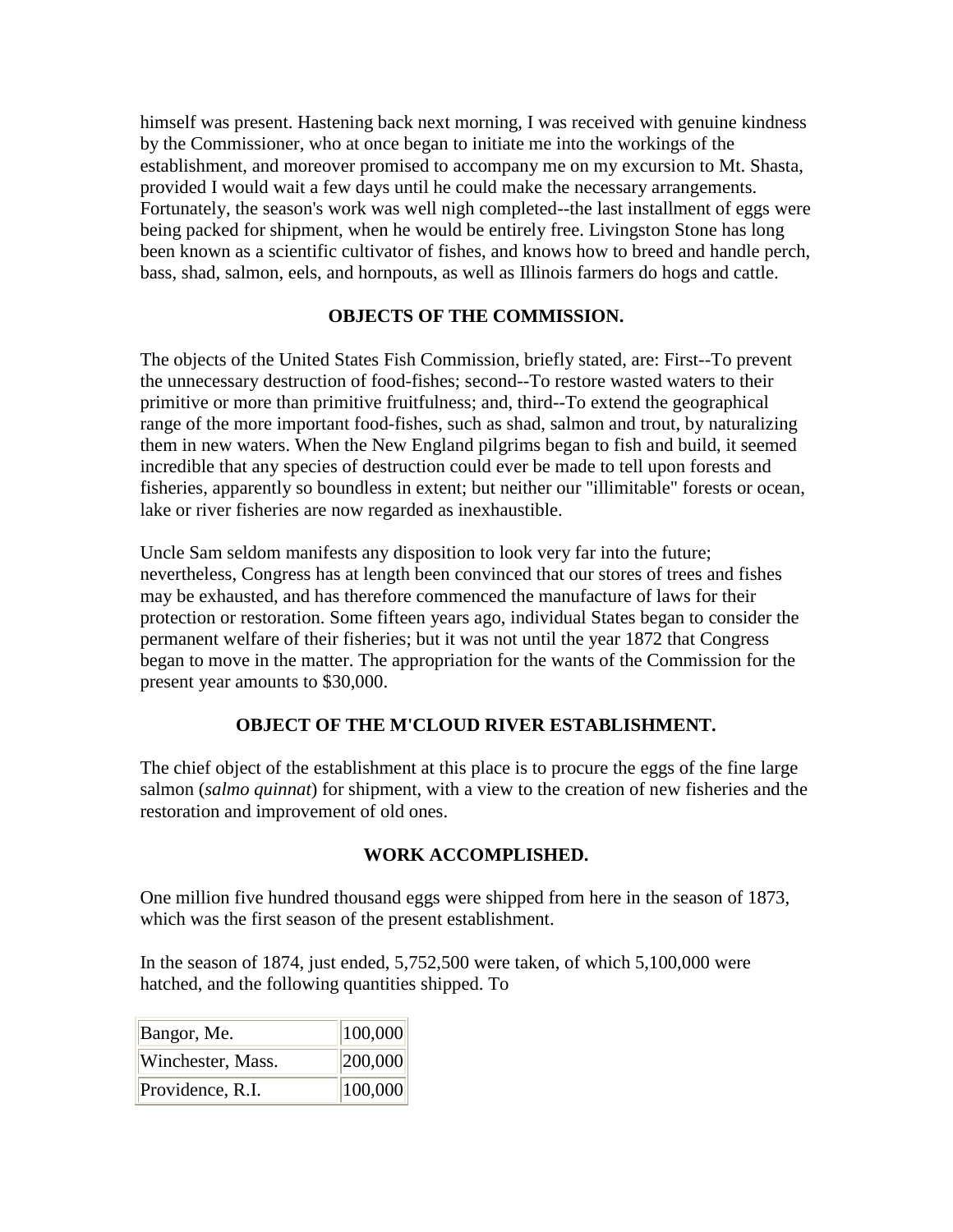| Middletown, Conn.       | 300,000 |
|-------------------------|---------|
| Rochester, N.Y.         | 500,000 |
| Bloomsbury, N.J.        | 225,000 |
| Marietta, Pa.           | 300,000 |
| Baltimore, Md.          | 375,000 |
| Niles, Mich.            | 750,000 |
| Clarkstown, Mich.       | 150,000 |
| Boscobel, Wis.          | 100,000 |
| St. Paul, Minn.         | 150,000 |
| Ammosa, Iowa            | 300,000 |
| Salt Lake City, Utah    | 150,000 |
| Newcastle, On., Can.    | 25,000  |
| New Hope, Bucks Co., Pa | 150,000 |
| Georgetown, Col         | 25,000  |
| Randolph, N.Y.          | 25,000  |
| Rockford, Ill.          | 50,000  |
| Lynchburg, Va.          | 50,000  |
| New Zealand             | 25,000  |

#### **HOW THE EGGS ARE PROCURED.**

Toward the end of August the McCloud river salmon are ready to spawn and are then seen pushing their way up toward the sources of the river to deposit it. Mr. Stone has constructed a salmon dam at this place which stretches across the river from bank to bank. In front of this dam the salmon collect in great numbers and keep up a constant plashing in their efforts to leap over it. Most of them are unsuccessful and fall back wearied and glad to rest in the first slow-currented eddy. This eddy is a few yards below the dam, and here the tired salmon are captured and the eggs stripped from them into suitable vessels. The eggs are then impregnated by pressing the milt of the male salmon upon them and stirring them gently so as to bring every egg in contact with it. The eggs thus artificially spawned and artificially fecundated are then placed in troughs through which a stream of pure water, carefully filtered, is kept flowing. The eggs measure about 1/3 of an inch in diameter--are pink in color, and look like ripe currants. After they have been in the hatching-troughs about sixteen days the eye-spots of the coming salmonets begin to appear, and they are now ready for shipment. They are packed in boxes, in layers spread upon mosquito-netting, between layers of green, living moss, and these boxes are packed in crates with ice, to keep them cool. In this way, with adequate care and skill in handling, they may be sent safely by ship, wagon, or rail, to great distances. After arriving at their destination they are replaced in hatching-troughs similar to those from whence they were taken, and the hatching process continued until the young fry break the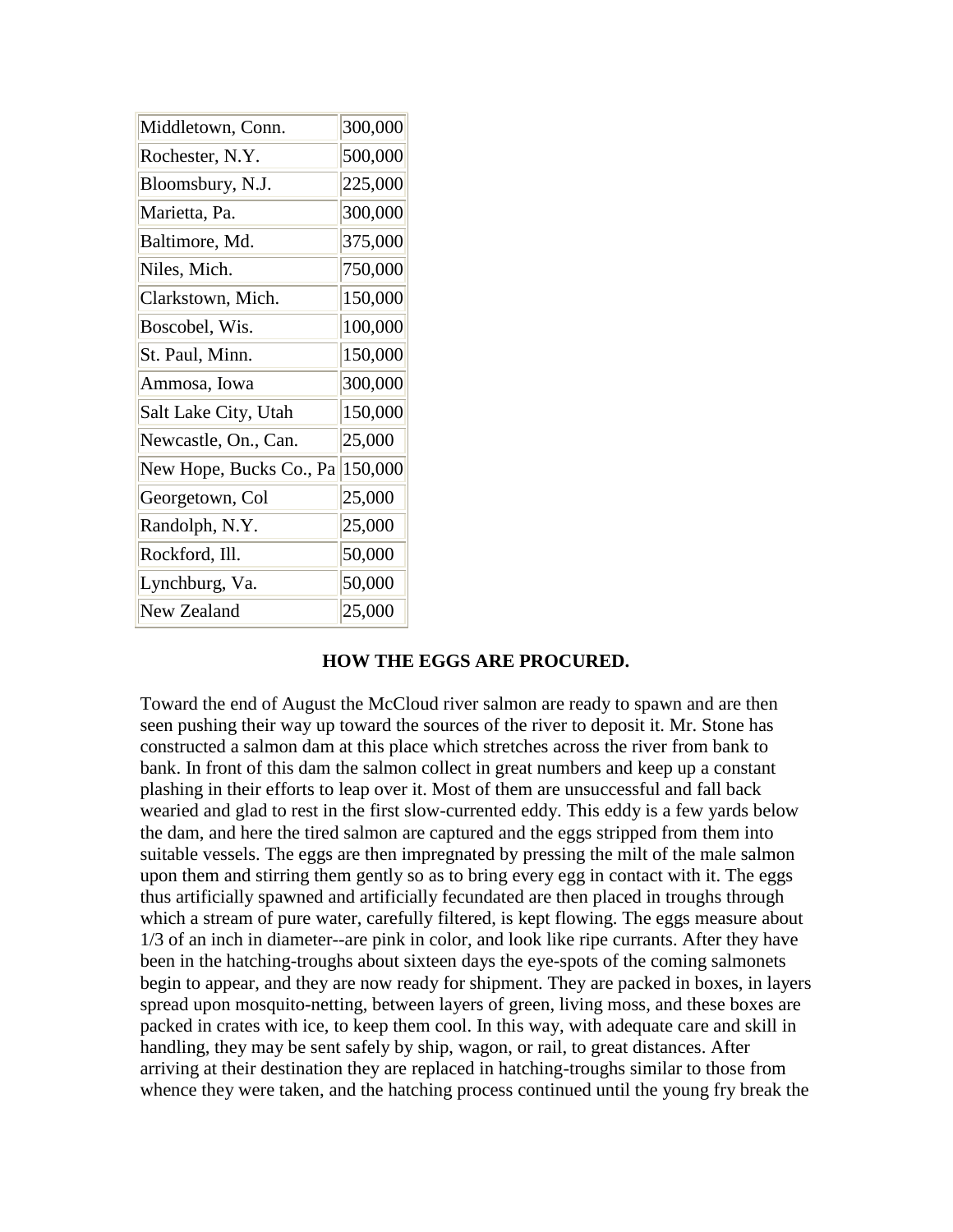shell and swim. In procuring the 5,572,500 eggs mentioned above about 5,008 salmon werh taken, more than half of which were males.

Thus it will be seen that the berry-like eggs or seeds are stripped from the salmon like peas from a pod. The empty fish-husks average about fifteen pounds, and fall to the share of the Indians, who dry them for winter. It is supposed that all salmon die after yielding their spawn even in the natural way. This destruction, therefore, of so many handsome fish legumes need not be deplored. Here the question is sure to arise, why not capture the breeding salmon and transport them alive to the waters where they are wanted, and allow them to spawn and hatch in their own natural way? Before the discovery of artificial fecundation by Jacobi, this method was the only one known, and is still in practice to some extent. The troutless streams that rush out from cool canyons of the Sierra in the Owens River Valley were stocked last year by a German, who packed trout in cans on the backs of mules from the King's river, Yosemite, over a pass 12,000 feet high. But this more natural method is too slow. Nature does not seem to think of hatching more than one or two in a hundred of the eggs that are spawned, whereas Mr. Stone hatches more than 95 per cent. by the artificial method. In every hundred Nature gives one to the frog, one to the mink, one to the snake, and one to the water-ouzel, etc., and hatches one into a salmon. In like manner the nut-eggs of pine-trees, contained in burrs, are sufficient for the food of many a bird and squirrel as well as for the wants of reproduction.

### **DESTRUCTION OF FISH--TAMING FISH.**

Artificial destruction has made lakes and rivers as barren as deserts, so far as fish-food is concerned. Prior to the gold period the Tuolumne abounded in salmon, but the mud of mining destroyed them, or drove them away. The Connecticut was also a salmon stream until obstructed by dams, and poisoned by those strangely-complicated filths for which our civilization is peculiar. When fish-ladders are constructed over dams and the sewage of towns and factories is consumed upon the land instead of being poured into the water, leaving paths from the ocean to the spawning grounds free and clean, then our valuable migratory food fishes, such as the shad and salmon, will again become abundant, and that ere long, provided artificial destructions be compensated by artificial reproductions.

Fish may be tamed, and many engage in their culture for the novelty of the thing, or for a natural love of playing and choring in an ichthyological atmosphere, but Stone and his fishy co-workers mean bread and business, and their practical success, considering the infancy of the piscicultural art and the magnitude of the obstacles which had to be overcome, is truly remarkable.

# **OTHER FISH--HATCHING, ETC.**

Besides the harvesting and distribution of McCloud salmon ova, Commissioner Stone brought shad, bass, white fish, eels, horn-pouts and oysters, from the East, mostly for the fructification of California waters. The first aquarium car destined for this State tumbled through the railroad trestle-work into the Elkhorn river, with all its precious fry, much to the discomfiture of Commissioner Stone, who had not the slightest intention of thus